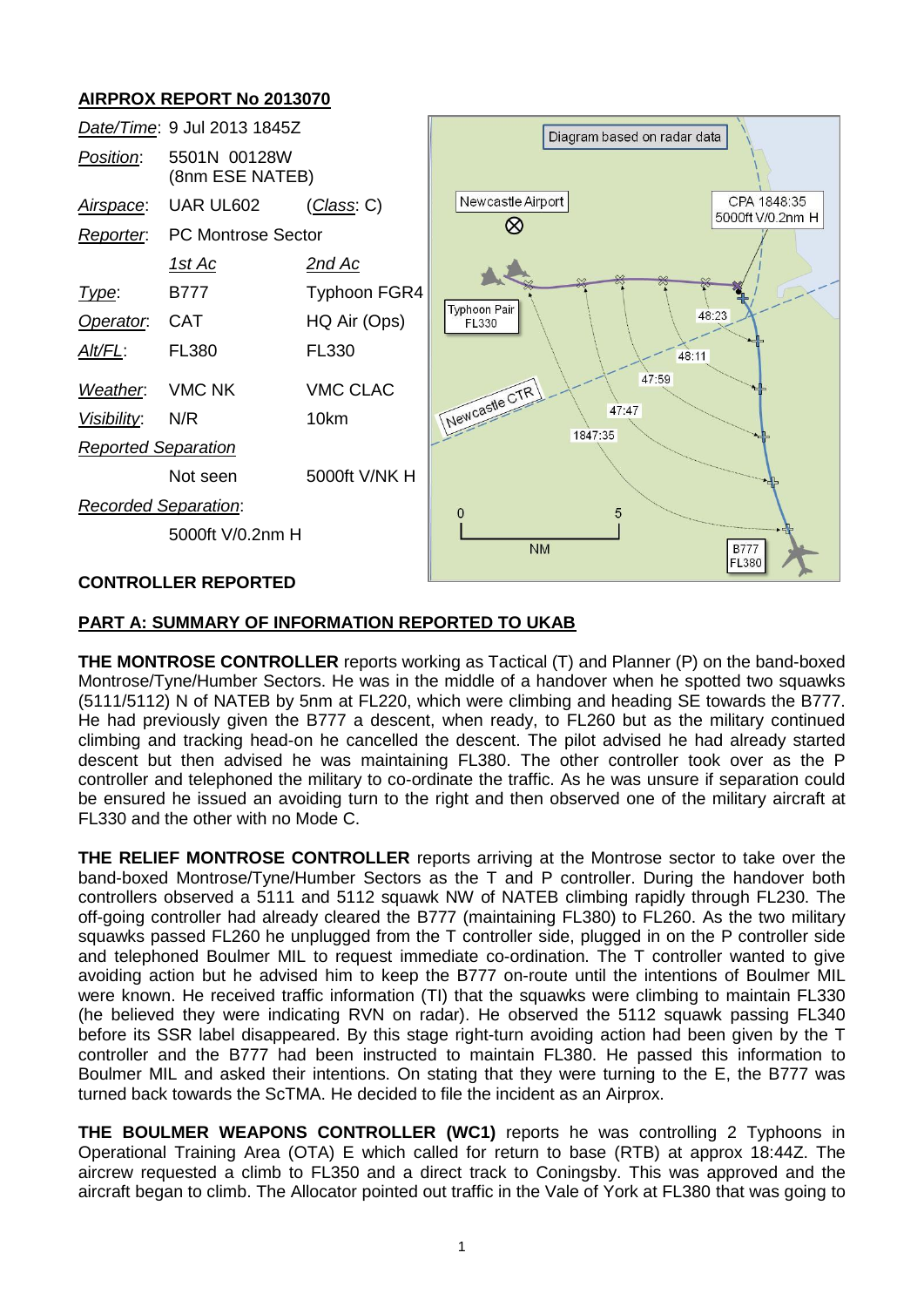be a factor and so he decided to stop the climb of the Typhoons at FL330. This was agreed by the aircrew. He discussed with the SUP which sector would be controlling the traffic at FL380 and he subsequently attempted to telephone the Montrose sector, at approx 18:45Z, when the civil aircraft was approximately 45nm from the Typhoons. There was no response from the sector. However, the Typhoons were levelling at FL330 and the civil traffic was maintaining FL380 with no Mode S indications of a decent. At approx 18:46Z the Allocator transferred a call to him from the Montrose sector. The Montrose controller asked for TI about the Typhoons, which were now about 25nm from the civil aircraft. He subsequently asked him to avoid his traffic that was going to descend en-route. Accordingly, he issued a Radar Control turn to the Typhoons onto E in order to remain clear. Coordination was agreed with Montrose for the Typhoons to maintain FL330 and the civil traffic would not descend below FL350.

**THE B777 PILOT** reports inbound IFR to Glasgow Airport, squawking SSR code 3436, under control of Scottish Radar. Strobes and navigation lights were illuminated and SSR Modes S and C were selected. The flight-deck crew complement was three pilots. He was heading 310°, 498kt at FL350 (he thought) when radar instructed a right turn heading 100° (he thought). He was informed about a formation head-on at FL330. He did not see the traffic or receive a TCAS target on the display.

**THE TYPHOON PILOTS** report that all external lights and white HISLs were illuminated, the two aircraft were squawking Modes S and C, codes 5111/5112 respectively. They had completed a tactical training sortie in OTA E, during which time Hotspur (HR) had been providing a Traffic Service (TS). On completion, a recovery was initiated to RAF Coningsby, with Typhoon(1) initially heading 140°M and requesting a climb to FL350 at 1843:58. HR approved this request and a subsequent request, at 1844:28, for a right turn onto 155°M. Typhoon(2) was, initially, in approximately 2nm trail on Typhoon(1) but closed on it during the climb in order to achieve standard formation (inside 1nm). Due to being initially outside standard formation limits, Typhoon(2) continued to squawk M3/A+C during the climb. At 1844:48 HR instructed the Typhoon formation to stop climb at FL330, due to traffic at FL380. Typhoon(1) immediately gained radar contact on this traffic, 50.9nm away. At 1847:07 HR instructed Typhoon(1) to turn left onto 090°M. The Typhoon formation levelled at FL330 coincident with this transmission, with Typhoon (2) briefly ballooning to 33,250ft with 1013hPa set at 1847:12, before immediately correcting to FL330. At this time the civilian traffic was 16.2nm from Typhoon(1). During the level off Typhoon(2) closed inside standard formation parameters on Typhoon(1), deselecting M3/A+C and called "aboard" to Typhoon(1). Typhoon(1) then informed HR that the Typhoon flight were "standard formation" at 1847:18. HR then requested Typhoon(2) to descend to FL330 at 1847:25. Typhoon(1) replied that the Typhoon formation was in standard formation, level at FL330. At 1847:56 Typhoon(1) called steady 090°, level FL330, with no response from HR. At 1848:12 Typhoon(1), concerned at the lack of response from HR, requested a radio check. HR responded with an update on the civilian traffic. Typhoon(1) informed HR that the Typhoon formation was visual with the traffic (which had been tracked on radar throughout) and that the Typhoon formation was level at FL330. At this time the Typhoons were in the vicinity of the Newcastle airport overhead. At 1848:53 the Typhoon formation was cleared to route direct to RAF Coningsby, after requesting a right turn onto 155°M. This report was completed after reviewing the cockpit video recordings of both Typhoons.

The Typhoon pilots assessed the risk of collision as low.

# **Factual Background**

The MATS Part  $1^1$  describes formations: 'Formations are to be considered as a single unit for separation/deconfliction purposes provided that the formation remains within the parameters shown'. For Class C airspace these are 1nm laterally and longitudinally and at the same level.

The MATS Part 1<sup>2</sup> states that under a Radar Control Service: 'If the intentions of Mode C transponding aircraft are not known, the minimum separation must be increased to 5000 feet.

 $\overline{a}$ 

MATS Part 1, Section 1, Chapter 4, Page 8

<sup>&</sup>lt;sup>2</sup> MATS Part 1, Section 1, Page 15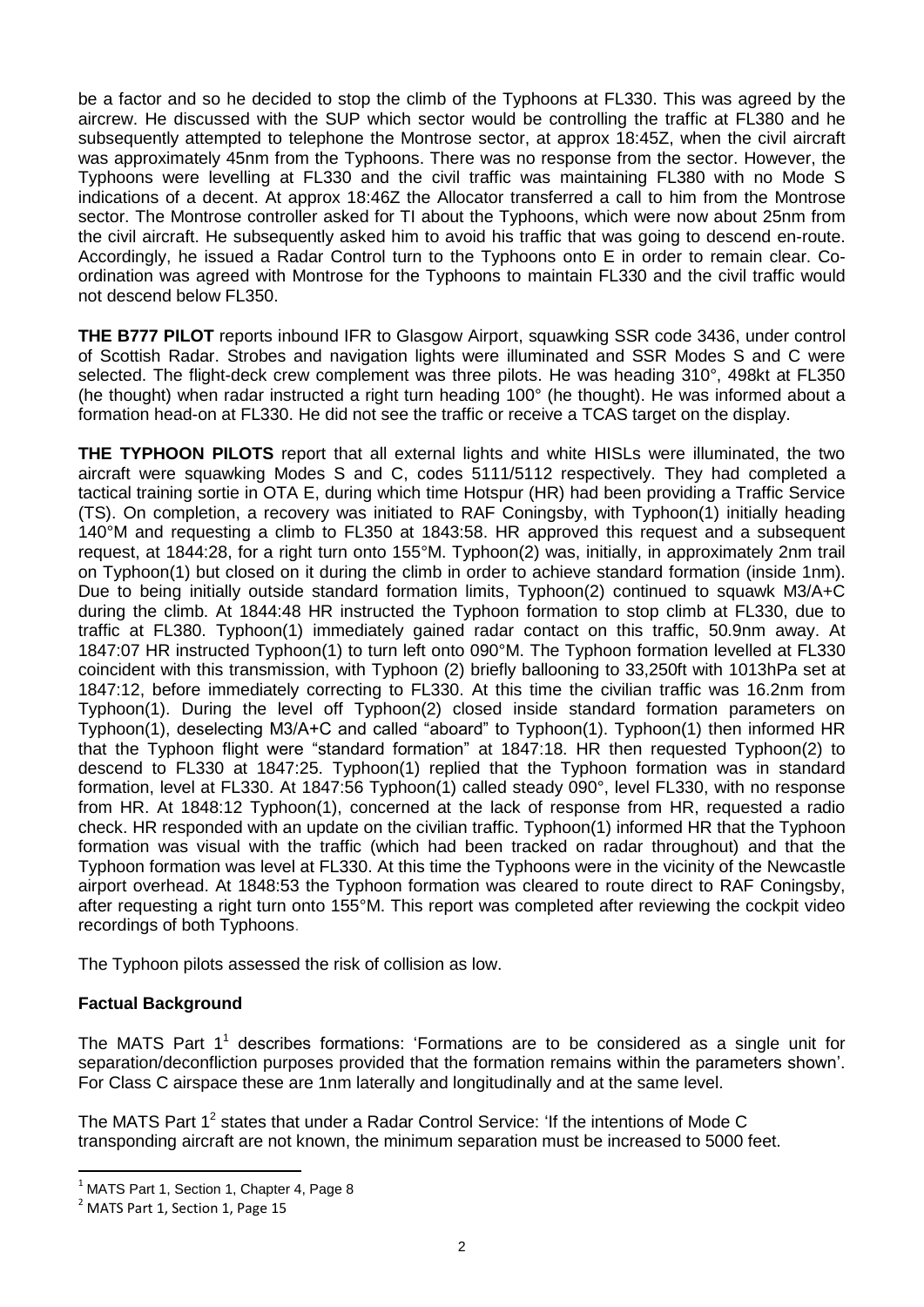Unverified Mode C data may be used for separation purposes provided a minimum vertical separation of 5000 feet is maintained and radar returns, however presented, are not allowed to merge'.

The MATS Part 1 3 defines On-Route (ATS): **'**This term is used routinely by ATC for co-ordination purposes within the UK; aircraft are considered to be 'on-route (ATS)' when flying along the alignment and within 5 NM of the centre-line of published parameters of an Upper ATS Route (UAR) and other areas defined for the application of reduced co-ordination procedures'.

## **Analysis and Investigation**

# **CAA ATSI**

CAA ATSI reports that it had access to written reports from both pilots, the Montrose T an P controllers, area radar recordings, RTF recordings and transcripts of the Montrose Sector frequency, together with the unit investigation report.

At 1844:31 the B777 was 37.4nm SE of NATEB at FL380 (Figure 1). The Montrose controller instructed the B777 to descend when ready FL260.



Figure 1

At 1845:58 the Montrose controller, having observed the 5111 and 5112 squawks climbing, cancelled the B777's descent (Figure 2), and instructed the crew to maintain FL380 (the Montrose controller was planning for 5000ft separation against the Typhoons). The B777 replied that they had just started descent. The Montrose controller instructed the B777 to maintain FL360 due to unidentified military traffic whereupon the B777 replied that they were maintaining FL380.

 $\overline{\phantom{a}}$  $^3$  MATS Part 1, Glossary, Page 10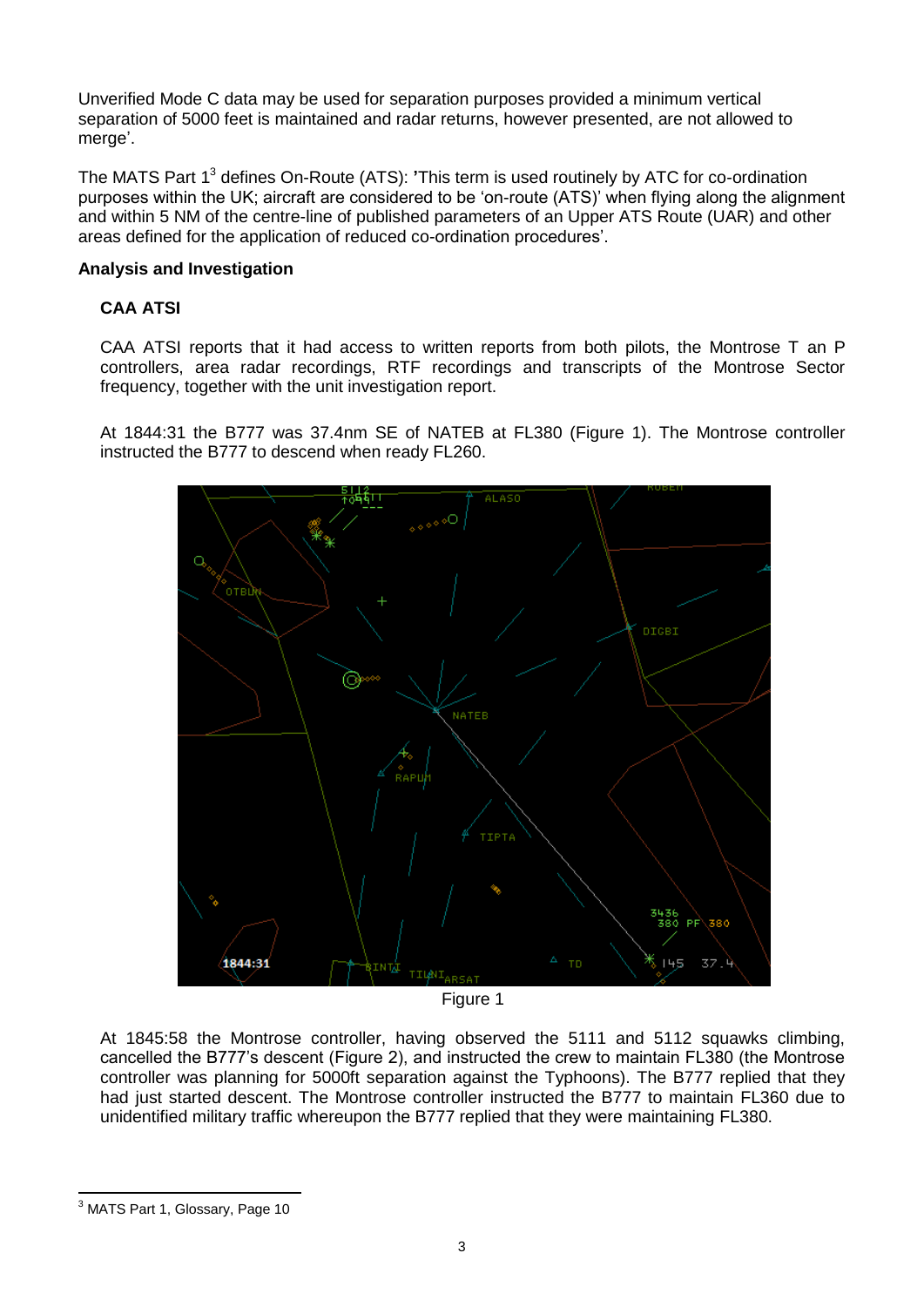

Figure 2.

At 1846:10 the P controller initiated a telephone call to RAF Boulmer for 'immediate coordination please 5111 5112 squawks radar controller please'. The P controller was instructed to 'standby for controller'. The Montrose T controller instructed the B777 to turn right 15° however, the P controller instructed the T controller to leave the B777 on route (General Air Traffic (GAT) onroute has priority over Operational or Defence Air Traffic and military controllers are required to avoid the GAT and co-ordinate conflicting traffic).

At 1846:50 RAF Boulmer spoke to the P controller who requested information on 5111 and 5112 squawks before instructing Boulmer that they needed to avoid their 3436 squawk immediately as they were descending FL260 on route.

At 1847:00, as the 5111 squawk was climbing through FL325, the T controller issued avoiding action to the B777, instructing the crew to turn right immediately heading 060° (Figure 3).



Figure 3.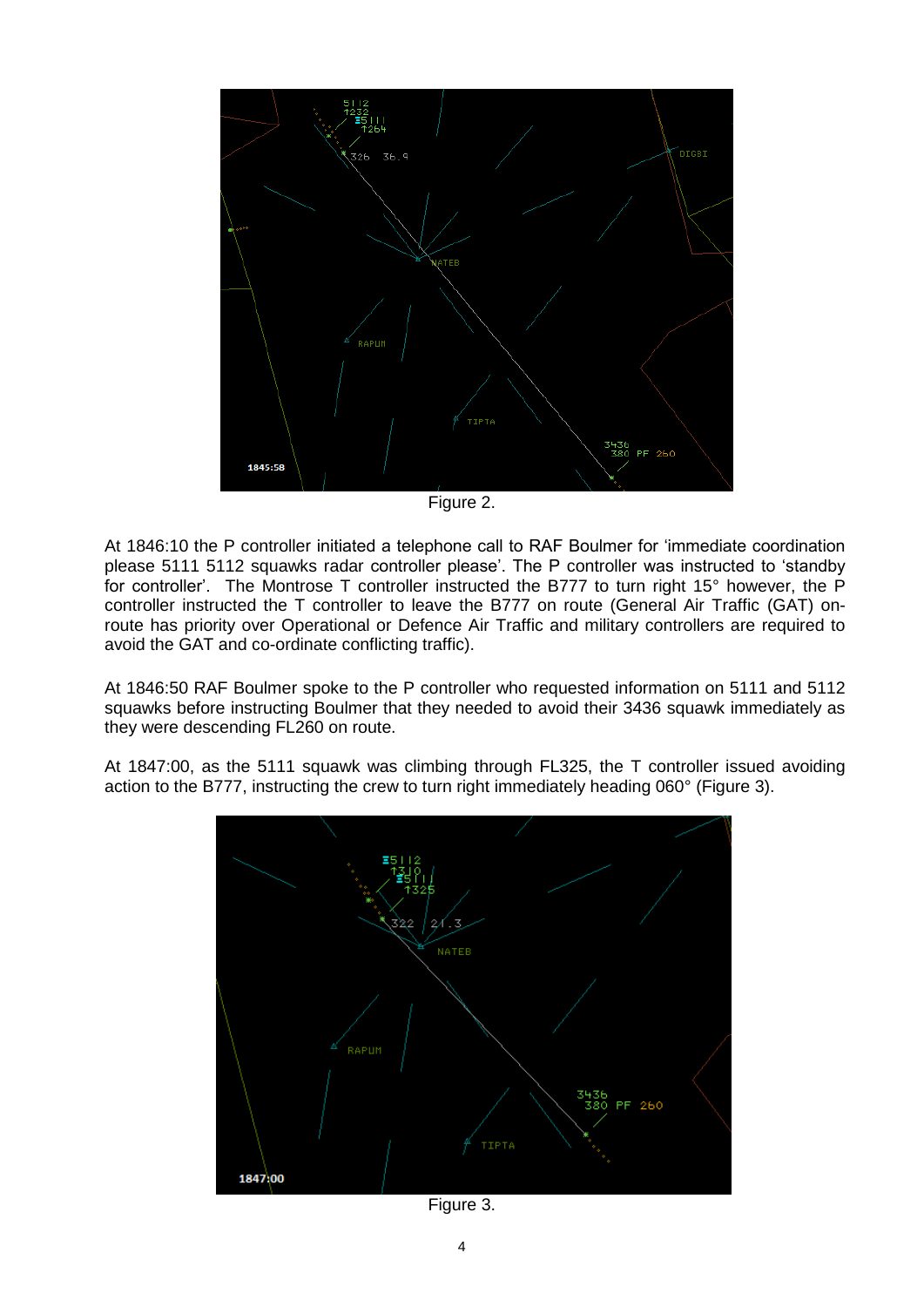The P controller advised the Boulmer controller that the B777 was turning right to avoid their traffic to which Boulmer replied that the 2 Typhoons were turning E (due to conflicting traffic to the W) and would stop the climb at FL330. The Planner controller replied that the 5112 squawk was indicating FL340 on his screen (although this is likely due to the predictive element of Multi Radar Tracking (MRT) and the high climb rate of the 5112 squawk (calculated to be in excess of 8,000fpm)). Assessment of the Mode C readout from individual radars indicated that the 5112 squawk did not climb above FL323 before the Mode C was switched-off as the Typhoon joined formation with the lead aircraft.

The Planner and Boulmer controllers established between them that the 2 Typhoons were stopping the climb at FL330 and the B777 was instructed to resume own navigation. The Planner controller queried why Boulmer were climbing traffic against the B777 descending into the Scottish TMA and Boulmer replied that they did not know the B777 was descending and had climbed to FL330. Boulmer military controllers are permitted to operate autonomously inside certain areas of controlled airspace providing that they either co-ordinate against civil aircraft or apply 5nm or 5000ft separation.

At the closest point of approach (CPA) the B777 and the two Typhoons were 0.2nm and 5000ft apart where 5nm or 2000ft was required (as the Typhoons had been co-ordinated). Separation was not lost.

#### **Military ATM**

The Typhoon Formation was climbing to FL330 en-route to RAF Coningsby, in receipt of a Radar Control Service (RCS) from WC1 at Hotspur CRC, RAF Boulmer. WC1 was a relatively inexperienced controller and assessed workload as 'high to medium' with moderate task complexity.

The incident sequence commenced at 1844:04 as the Typhoon's advised WC1 that they were "*complete, looking for climb FL3-5-0*". In reply, WC1 instructed them "*clear join and climb FL350…Radar Control above FL195*." At this point, the B777 was 63.1nm SE of the Typhoons, tracking NW'ly, at FL380 with a Mode S Selected Flight Level (SFL) of FL380; the Typhoons were tracking SE'ly in 1.6nm trail, indicating a climb through FL106 and FL95 respectively.

At 1844:30, the FA contacted WC1 and asked them "*seen the 3-4-3-6* [the B777] *yeah? Coming in at 3-8-0?*" WC1 replied, "*3-4-3-6? Yeah. I'll stop them* [the Typhoon Formation] *at 33, think they are going direct CGY anyway*." The FA seemed to agree with WC1's plan, replying "*yeah makes sense*." WC1 then advised the Typhoon Formation "*civilian traffic tracking north up the coast, stop climb FL 3-3-0*" which was acknowledged. At this point, 1844:42, the B777 was 56.6 nm SE of the Typhoon Formation, tracking NW'ly at FL380; the Typhoon Formation was tracking SE'ly in 1.8nm trail, indicating climbing through FL135 and FL108 respectively. At 1844:43, the B777's Mode S SFL changed to FL260.

The Hotspur CRC incident investigation determined that neither WC1, the FA, nor the Master Controller (MC) identified that the B777's Mode S SFL had changed and that all believed that the B777 was an over-flight of the UK. The ASACS UKASACS Command and Control System (UCCS) displays both Plot and Track information for aircraft that it detects. A Plot is the digital representation of the analogue radar response from primary and secondary sensors and can be displayed as a primary, secondary or a combined Plot. A Track is generated by the UCCS, based on the information fed into it from a combination of radars which need to be manually set by the operator. The Track is displayed 'on top of' the appropriate Plot. Track information is displayed in summary form next to a Track identifier. Generally a WC will display only the Track identifier and the aircraft callsign with the remainder of the Track information contained in the Track Tote in the Command and Control Display (CCD), located in the top right of the surveillance display. The Track Tote contains a large amount of information, including the aircraft flight plan, current SSR Mode C and Mode S SFL.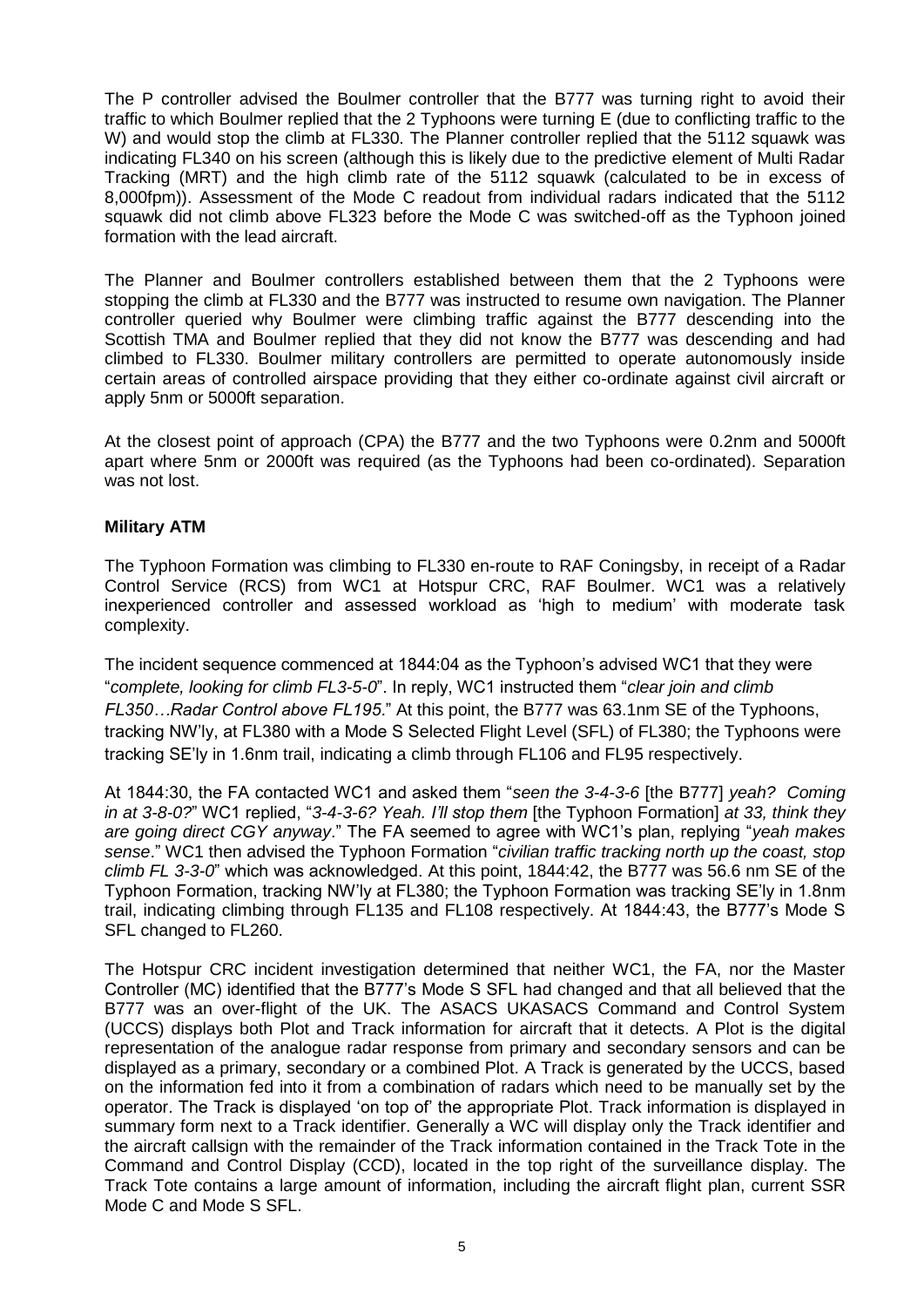The radar Plot of the B777 had 2 Tracks associated with it. On reviewing the CRC's surveillance data for the incident, tracking responsibility for the B777 transferred to Hotspur CRC at 1820:26 as the aircraft entered the London Upper Information Region (UIR). At 1821:27 UCSS generated a  $2^{nd}$  'pending' Track for the B777, 1nm NE of the original Track. At 1822:07, this  $2^{nd}$  'pending' Track 'moved' to become super-imposed on the original Track but no significant information was displayed in this  $2^{nd}$  Track; this Track picture was maintained throughout the incident sequence. The 'pending' Track is displayed as orange on a dark grey background, whilst an 'active' Track is displayed as green on grey; controllers may then 'toggle' between the Tracks. The CRC's investigator determined that the colour scheme for 'active' Track symbology is distinguishable from the 'pending' Track symbology and has confirmed that Track information is visible on the 'lower' Track, through the 'upper' Track. The CRC investigator stated that this 'pending' Track should have been manually deleted by the CRC's Surveillance team but was not.

Dual Tracking is a known issue that occurs when the UCCS determines that there are 2 Plots in the same location, usually as a result of using surveillance sensors with over-lapping coverage where one of the contributing radars is not 'registered' correctly. In this instance, one of the sensors initially reported a Plot for the B777 in a slightly different location to the existing Plot and a separate Track was generated, appearing adjacent to the existing Track.

Between 1843:28 and 1844:39, the B777's Mode S SFL of FL380 'dropped out' and 're-appeared' on the Track on 4 occasions. UCCS detected and displayed the B777's Mode S SFL change to FL260 at 1844:43 but 'dropped out' at 1844:47. Between 1844:53 and 1846:50, the B777's Mode S SFL of FL260 'dropped out' and 're-appeared' on the Track on a further 8 occasions. It is believed that these problems were associated with the UCCS' dual tracking of the B777.

The CRC investigation assessed that 'co-ordinating a recovery of climbing aircraft is one of the busiest times in a WC's routine and [they] would not necessarily have the spare capacity to ensure that [they] had the correct track selected and would not be looking at [the Track Tote] overlooking at the radar display'. That said, even had WC1 selected the 'pending' Track, the 'active' Track information would still have been visible to them beneath the 'pending' track, if it had been displayed correctly by the UCCS. Flight plan information separate to the track information is selectable by the user in the UCCS and provides both a blue 'flight plan line' on the WC's surveillance display and textual information on the Tote; however, this option does not seem to have been utilised by WC1, the FA or the MC to determine the B777's routing.

At 1845:20, the MC initiated a conversation with the FA over unrelated GAT "just west of Leeming and climbing to 28 and that's going to conflict. That's going to be a bit close…33 it's going to be smack bang in the middle. That's 5000 ft both ways, no margin for error." The FA agreed that the unrelated GAT was going to conflict and replied "Okay, I he [sic] stops at 28, happy." The MC then advised "It looks like it's going up to 28 by the look of it and maintaining. I think a quick call to the civvies might help."

The FA then called WC1 suggesting that the developing situation "*might be worth a call to the civvies otherwise you will be sandwiched between the 2 and no-one knows what's going on*." The call ended at 1846:20 as WC1 advised the FA "*I'll call Montrose*." At this point, the B777 was 31.1nm SE of the Typhoon Formation, tracking NW'ly at FL380 with a Mode S SFL of FL260; the Typhoon Formation was tracking SE'ly in 2.2nm trail, climbing through FL288 and 266 respectively.

WC1 then attempted to contact Montrose; however, there was no response, possibly as a result of Montrose attempting to contact WC1, through the FA. At 1846:39, WC1 connected into a call from Montrose, transferred to them by the FA, and initially heard a voice at Montrose saying "*I know but you've got to because otherwise there's no co-ordination mate, you're en-route until further*." WC1 then identified their control position and Montrose replied "*Hi Hotspur, information please 5-1-1-1, 1-2 squawks*?" WC1 read back the squawks and a second voice on the Montrose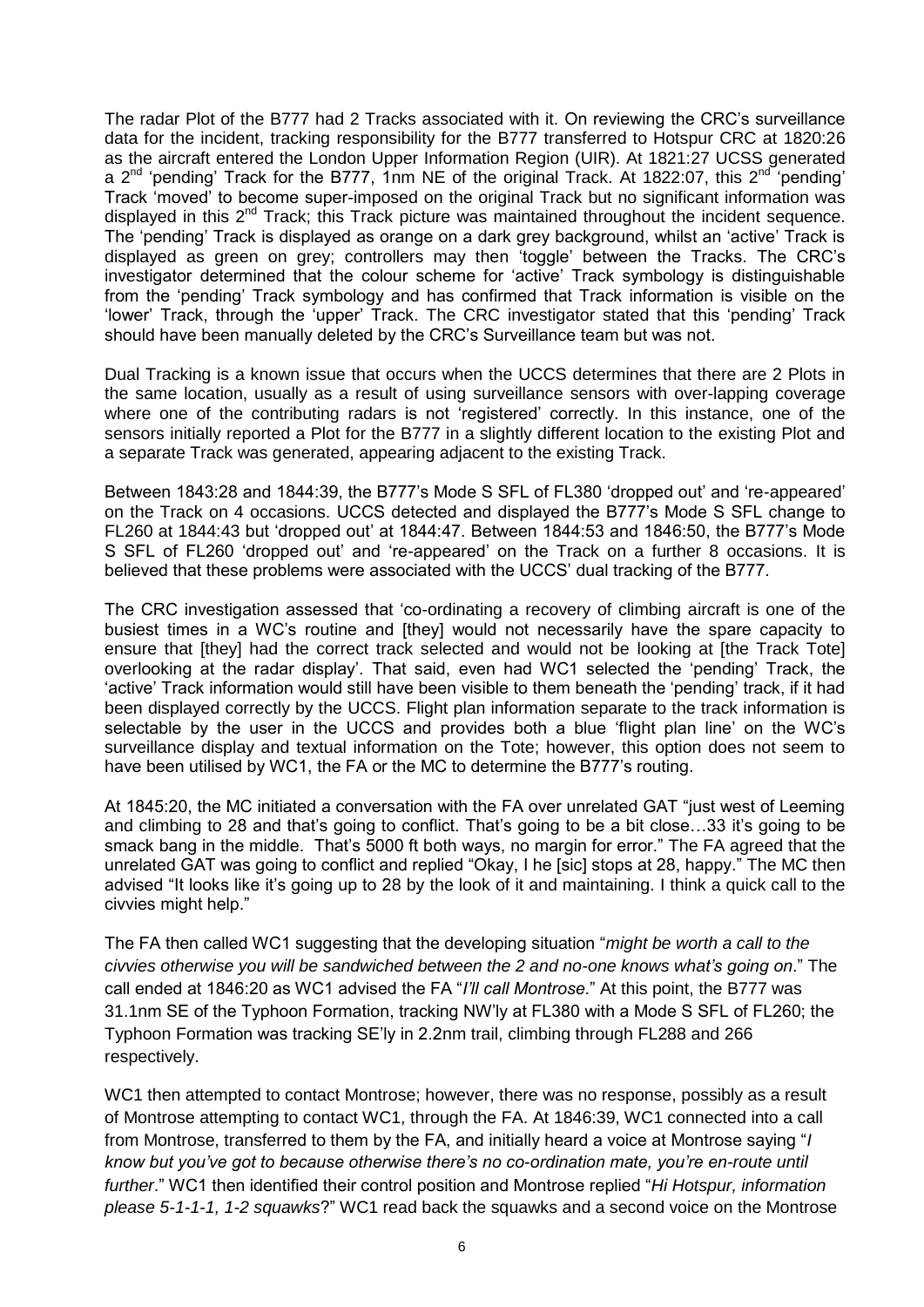line stated "*you need to avoid our 3-4-3-6 immediately, we're descending FL 260 en-route*." As this was said, at 1846:59, the B777's Mode S SFL changed to FL360, then at 1847:03 to FL380, in response to Montrose's reported instruction to maintain FL380; the change to FL380 was detected and displayed by UCCS at 1847:04. In addition, at 1847:00 it becomes evident on the radar replay that the B777 had commenced a slow turn to the right.

WC1 immediately replied "*Descending 2-6-0? Hang on, left East*" and instructed the Typhoon Formation "[c/s] *Radar Control, turn left 0-9-0*" which was acknowledged. At this point, the B777 was 18.8 nm SE of the Typhoon Formation, tracking NW'ly at FL380 with a Mode S SFL of FL380; the Typhoon Formation was tracking SE'ly in 1.5 nm trail, indicating through FL331 and a climb through FL325 respectively. Co-incident with the Typhoon Formation's acknowledgement, the second voice at Montrose told WC1 "*we're going right on avoiding action, we're turning right*." The landline exchange continued until 1848:02 when vertical coordination was achieved between both parties, with 7.1nm lateral and 5000ft vertical separation still existing at that point. During that exchange, it transpired that the Montrose controllers had observed the SSR Mode C of the trailing Typhoon indicate FL340, before SSR information was lost as the trail Typhoon joined formation with their leader and the pilot set the transponder to stand-by.

Further analysis by CRC Hotspur determined that the trail Typhoon had not climbed above FL330. Analysis by NATS of the trail Typhoon's SSR Mode C data determined that the aircraft had exceeded the 8000fpm Rate of Climb (RoC) Regulation<sup>4</sup> from 1846:43, until SSR data was lost at 1847:05 as the pilot selected the transponder to standby. Moreover, the level information presented to the Montrose controllers by the NATS MRT system is predictive. Thus, when the trail Typhoon's SSR data was lost, MRT extrapolated the Typhoon's potential level based on the last known RoC and SSR Mode C data. Consequently, the Montrose controllers observed the trail Typhoon's level read-out indicate a climb above FL330. This is a known issue with MRT.

Following the Montrose controller's instruction to the B777 to maintain FL380, separation was maintained throughout the incident sequence. This occurrence has highlighted a number of known latent conditions within our ATM system; specifically, the display of predictive level information by NATS' MRT system, ergonomic issues with the representation of symbology on the UCCS display and a technical issue relating to dual-sensor tracking by the UCCS.

#### **Comments**

#### **HQ Air Command**

It appears that the Typhoon pair were in compliance with all ATC instructions and used their sensors to gain situational awareness of the B777 at considerable range. Other than the slight balloon through the cleared height, which was quickly corrected, there does not appear to be anything more that the miitary aircraft could have done.

#### **Summary**

The Airprox occurred in Class C airspace, whilst the B777 was routeing on UAR UL602. The aircraft involved were being provided respectively with a RCS by the Montrose Sector and RAF Boulmer. The Boulmer controller believed that the B777 was maintaining FL380 so instructed the Typhoons to climb to FL330 in order to provide 5000ft separation. The Montrose T controller instructed the B777 to maintain FL380, planning to provide 5000ft separation against the Typhoons. When the 5111 squawk was passing FL325 and co-ordination had not yet been effected, the Montrose T controller, unsure whether the Typhoons would stop the climb at FL330, gave the B777 avoiding action to the right in order to comply with the Rules of the Air. Boulmer turned their traffic to the E due to potential conflicting traffic to the W. The Montrose T and P controllers believed that the 5111 squawk had climbed through FL330 due to the predictive element of MRT. The Mode C displayed on their

 $\overline{\phantom{a}}$ <sup>4</sup> MMATM Chapter 12 Paragraphs 28-32.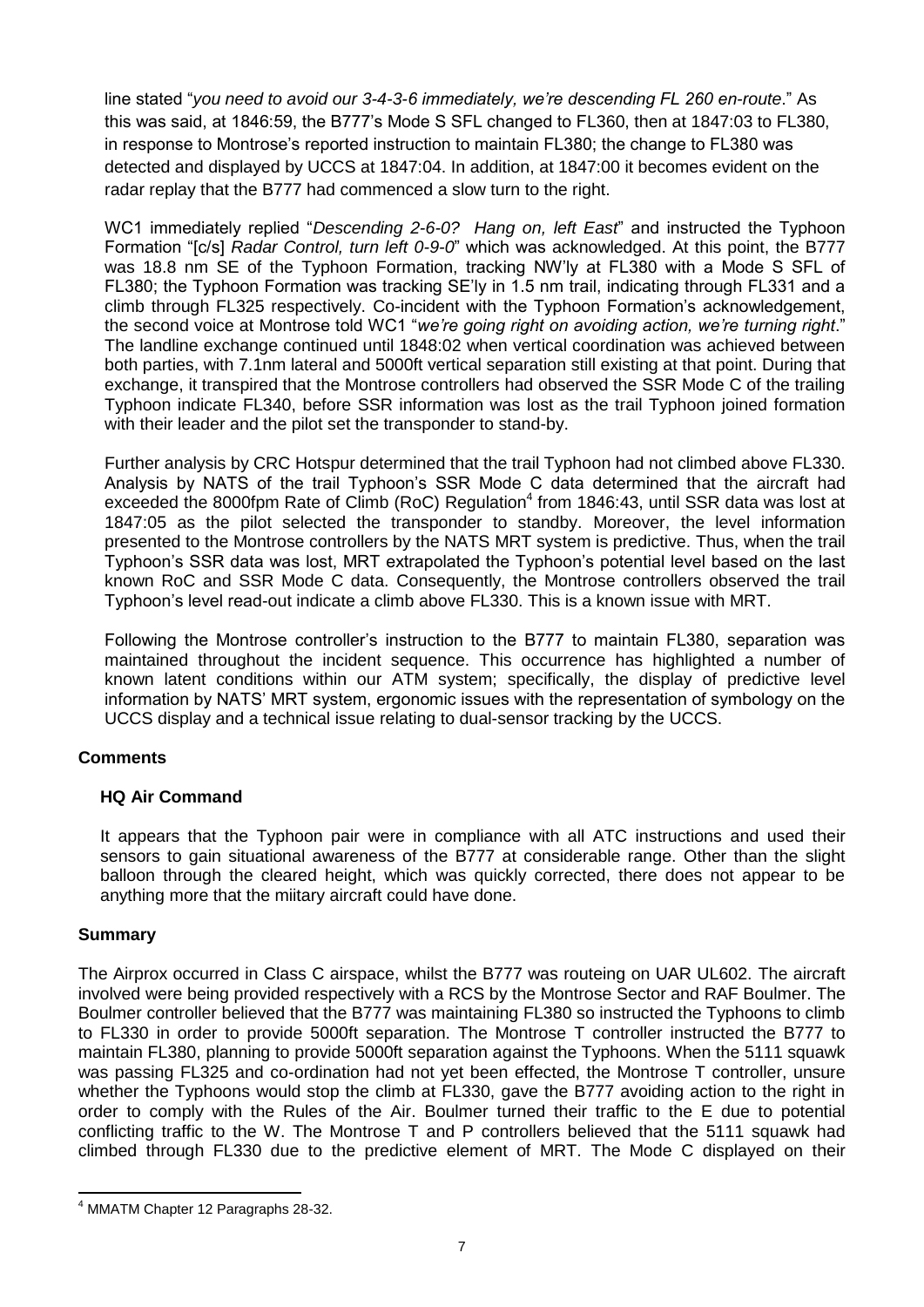situation displays briefly showed the 5111 squawk at FL339 although this was inaccurate. No loss of separation occurred.

### **PART B: SUMMARY OF THE BOARD'S DISCUSSIONS**

Information available included reports from the pilots of the aircraft involved, radar recordings, transcripts of the relevant RT frequencies, reports from the air traffic controllers involved and reports from the appropriate ATC and operating authorities.

The Board first considered the actions of the Boulmer controller. The ASACS advisor confirmed that the Boulmer Weapons controller (WC) was aware of the presence of the B777; however, the WC was not aware of the aircraft's routeing or descent profile. The advisor briefed the Board that this was largely because of the mechanisation of the UCCS system and he gave the Board a brief description of the radar displays available to Boulmer WCs. The WC radar displays differ significantly from those provided to the civil controllers at the Prestwick Centre (PC) and this was a significant feature of this Airprox. On this occasion, the PC radar display showed the B777's data block, including callsign, level, Selected Flight Level (SFL) and destination (the last two letters of the airport's 4-letter code (*EG***PF**), alongside the aircraft's position. The WC display only showed Modes A and C alongside the aircraft. Additional information, including Mode S (SFL) was available, but only in a 'tote' displayed in the radar display's top right-hand corner. This has to be interrogated to obtain the information. Although this was a quick procedure, the WC did not interrogate the 'tote' in the period leading up to the incident. Consequently, he was not aware, from the SFL, that the B777 pilot had been cleared for descent. The advisor commented that the range shown on the radar display could have been extended to show the aircraft's intended track and destination. However, the WC believed that the B777 was on an overflying flight path and, therefore, would not be descending. A civil ATC area member, with experience of this airspace, commented that at the time of this Airprox (1845) it was unlikely that aircraft routeing NW to NATEB would be overflying i.e. it was outside the usual Oceanic operating times. The ASACS advisor commented that the WC was relatively inexperienced and would probably not have been aware of this information. He added that he was also occupied with another possible confliction in his operating area.

Turning to the Montrose controller, approximately 1½min after clearing the B777 pilot to descend to FL260, he observed the Typhoons climbing towards the B777. He instructed the B777 pilot to maintain FL380. Although the pilot initially reported descending, he then advised maintaining FL380. The civil ATC area member added that it was fortuitous that the B777 had not descended earlier. In his experience, once aircraft on this route were given descent it was usually carried out expeditiously in order to meet any ATC level restrictions.

Board members then considered the actions of the Typhoon pilots and, specifically, the rate of climb (ROC) of the trailing Typhoon as it was climbing towards the lead aircraft. In doing so, the trailing Typhoon pilot had exceeded the 8000fpm ROC limit, which was a contributory factor in influencing the Montrose controller's thinking. Although the trail Typhoon pilot had in fact not climbed above FL330, due to the prediction algorithms of the NATS Multi Role Tracking (MRT) system, the Montrose controller's radar display showed it passing FL340. As the MRT system is predictive; when the trailing Typhoon switched off Mode C (as it joined formation) with a high ROC, MRT extrapolated the last known ROC and SSR Mode C in order to generate a potential level which it calculated would be FL340.

Having been presented with two fast-jet aircraft climbing rapidly towards his aircraft with no knowledge of their intentions, it was apparent to the Board members why the Montrose controller had decided to file an Airprox. However, his action to instruct the B777 to maintain FL380, and the coordination carried out with Boulmer for the Typhoons to maintain FL330, ensured that they remained separated by at least 5000ft vertically. It was therefore considered that although the incident met the criteria for reporting, normal procedures, safety standards and parameters pertained and it was determined that it would be misleading to consider this an Airprox occurrence.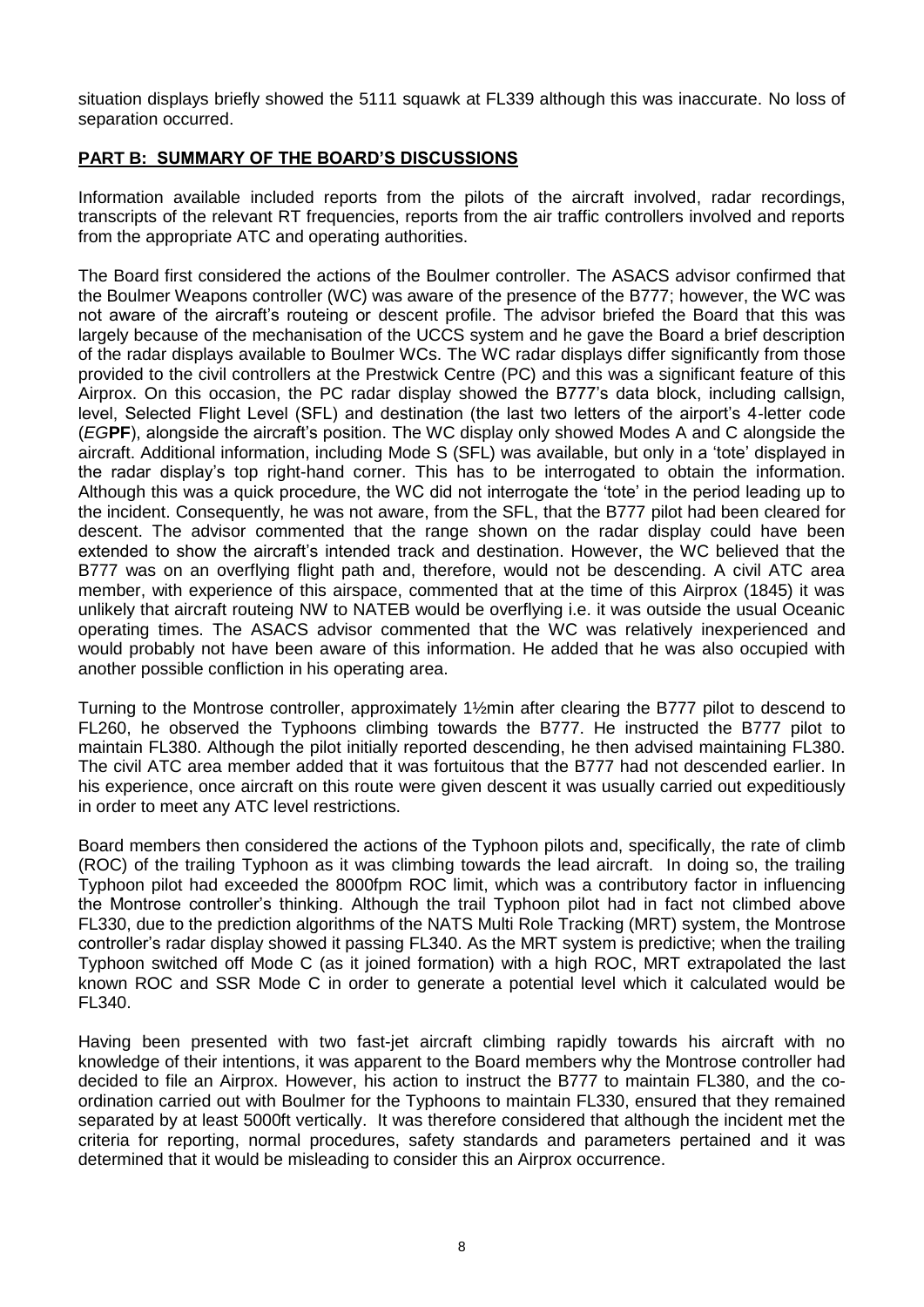# **PART C: ASSESSMENT OF CAUSE AND RISK**

Cause: A perceived conflict by the Montrose Sector controller.

Degree of Risk: E.

Contributory Factors:

1. One of the Typhoons exceeded 8000fpm rate of climb in CAS.

2. The Boulmer Weapons Controller assumed that the B777 would remain in level flight.

3. The UCCS display mechanisation did not allow for display of destination and did not facilitate ready display of Mode S.

ERC Score<sup>5</sup>: :  $\sim$  1

 5 Although the Event Risk Classification (ERC) trial had been formally terminated for future development at the time of the Board, for data continuity and consistency purposes, Director UKAB and the UKAB Secretariat provided a shadow assessment of ERC.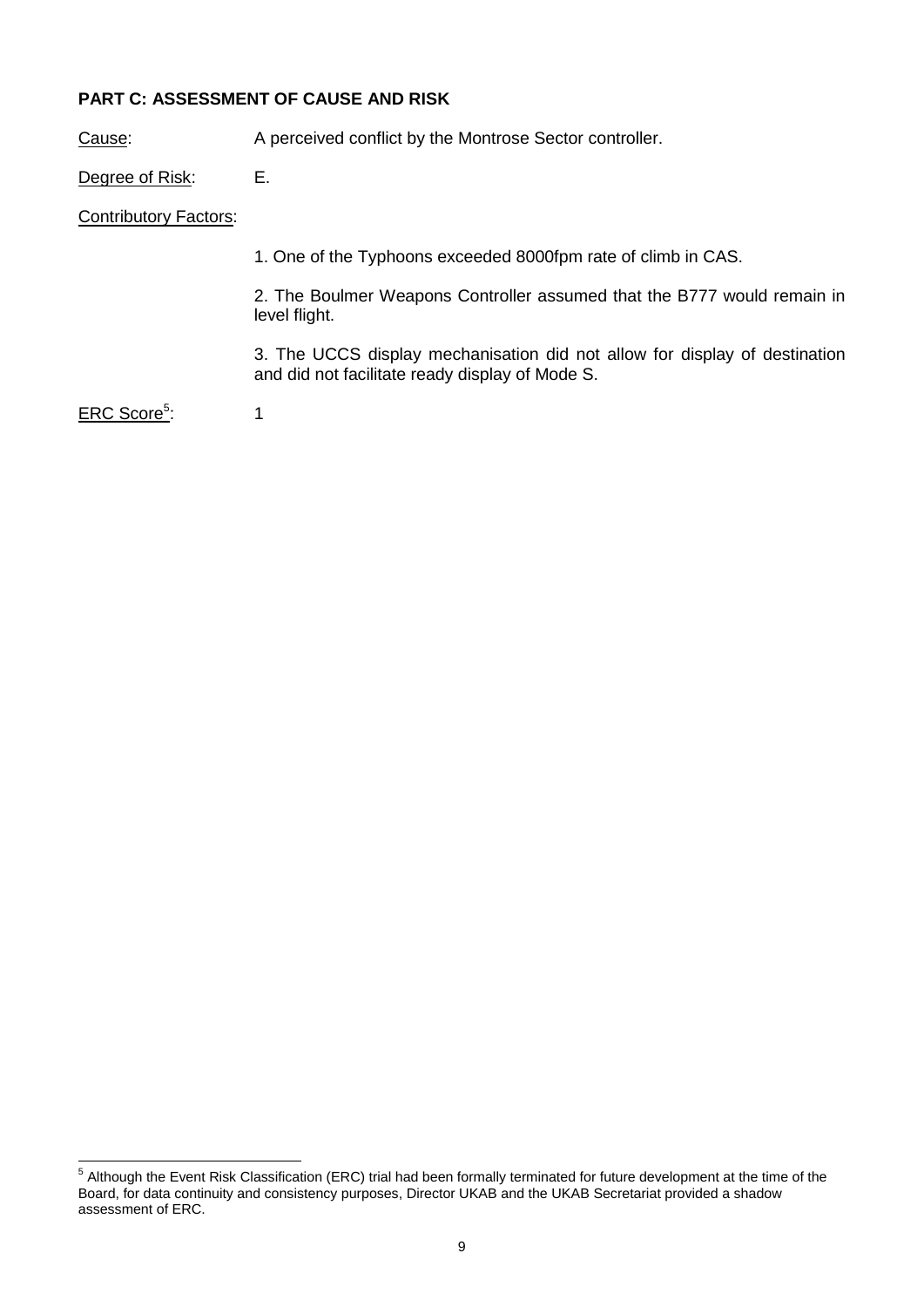# **ANNEX A**

# **UKAB 2013/070: CAA ATSI Report**

#### **1 Background**

- 1.1 An AIRPROX was reported by the Prestwick Centre Montrose Sector controller when 2 military squawks (2 Typhoons) were observed to be climbing rapidly in confliction with a Boeing 777 (B777) at FL380 in the vicinity of NATEB.
- 1.2 The B777 was operating IFR inbound to Glasgow, squawking 3436, and was in receipt of a Radar Control Service from Scottish Control (Montrose) on frequency 126.925MHz.
- 1.3 The Typhoons were returning to Conningsby, squawking 5111 and 5112 and were in receipt of a Radar Control Service from RAF Boulmer.
- 1.4 CAA ATSI had access to written reports from both pilots, the Montrose Tactical (Montrose) and Planner (Planner) controllers, area radar recordings, RTF recordings and transcripts of the Montrose Sector frequency, together with the unit investigation report.

#### **2 Factual History**

2.1 At 1844:31 UTC the B777 was 37.4 nautical miles (NM) southeast of NATEB at FL380 (Figure 1). The Montrose controller instructed the B777 to descend when ready FL260.

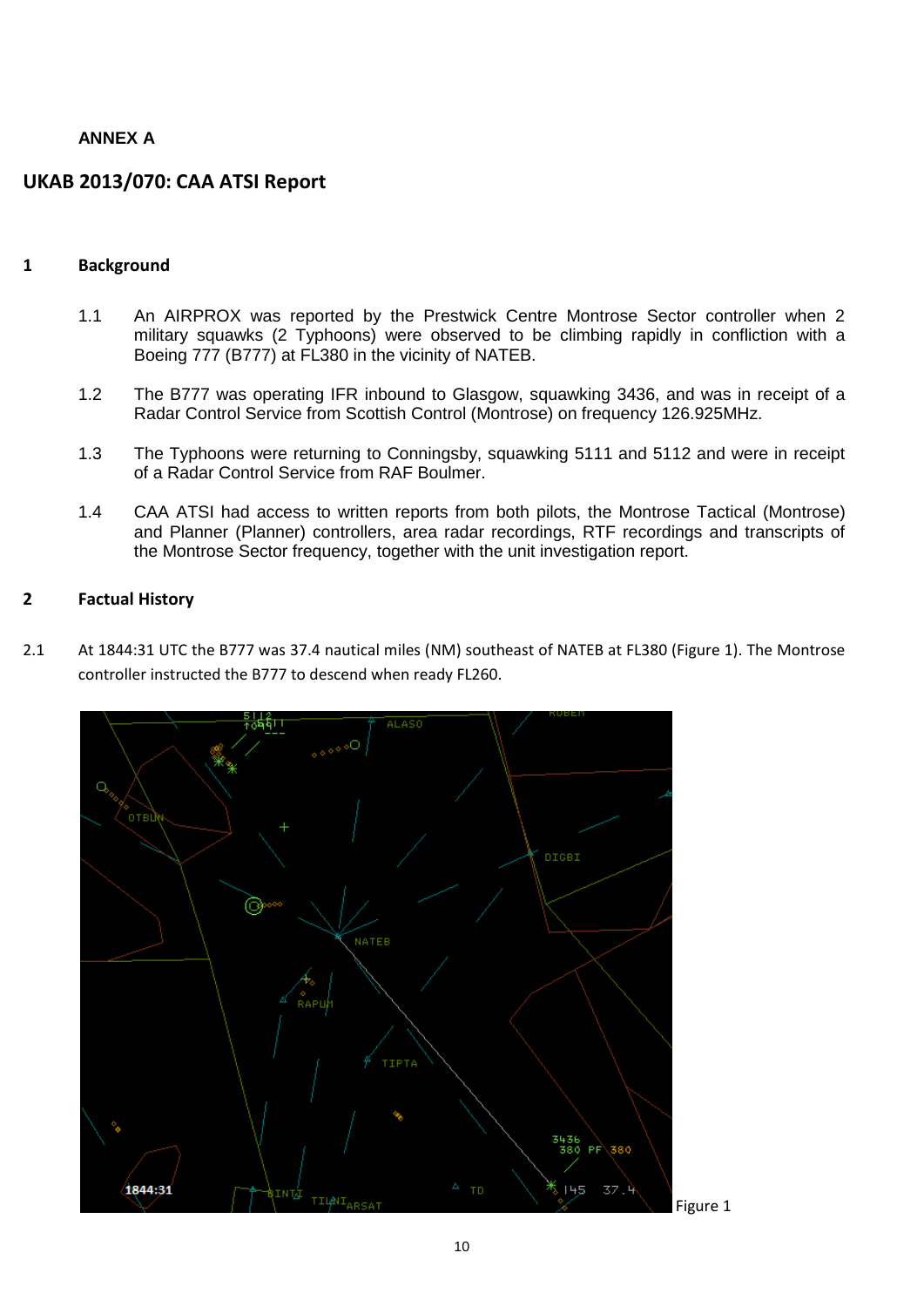2.2 At 1845:58 the Montrose controller, having observed the 5111 and 5112 squawks climbing, cancelled the B777's descent (Figure 2), and instructed the crew to maintain FL380 (the Montrose controller was planning for 5000ft separation against the Typhoons). The B777 replied that they had just started descent. The Montrose controller instructed the B777 to maintain FL360 due to unidentified military traffic whereupon the B777 replied that they were maintaining FL380.



Figure 2.

- 2.3 At 1846:10 the Planner initiated a telephone call to RAF Boulmer for 'immediate coordination please 5111 5112 squawks radar controller please'. The Planner was instructed to 'standby for controller'.
- 2.4 The Montrose controller instructed the B777 to turn right 15 degrees however the Planner instructed the Montrose controller to leave the B777 on route (General Air Traffic on route has priority over Operational or Defense Air Traffic and military controllers are required to avoid the GAT and coordinate conflicting traffic).
- 2.5 At 1846:50 RAF Boulmer spoke to the Planner who requested information on 5111 and 5112 squawks before instructing Boulmer that they needed to avoid their 3436 squawk immediately as they were descending FL260 on route.
- 2.6 At 1847:00, as the 5111 squawk was climbing through FL325, the Montrose controller issued avoiding action to the B777, instructing the crew to turn right immediately heading 060 degrees (Figure 3).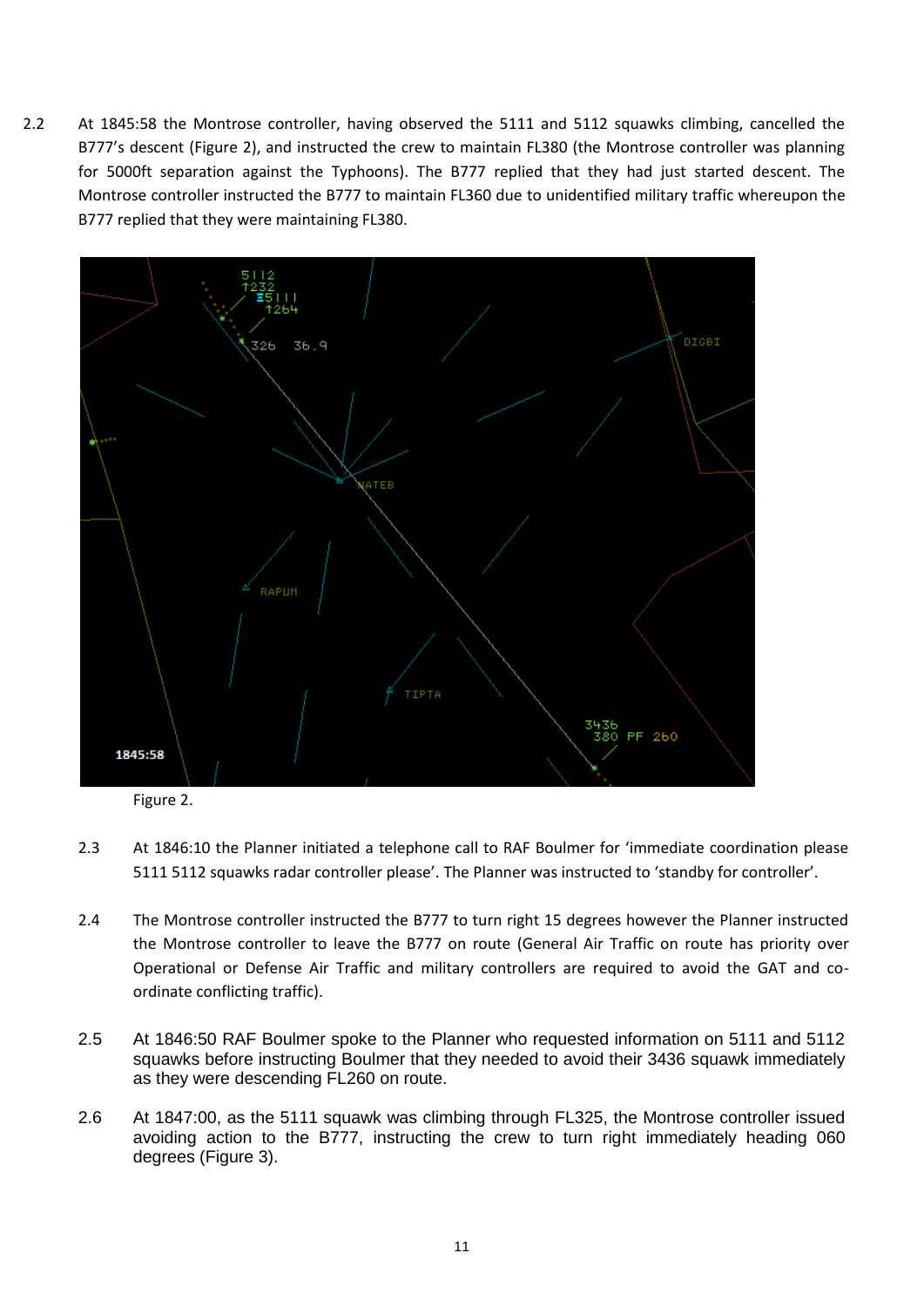

- 2.7 The Planner advised the Boulmer controller that the B777 was turning right to avoid their traffic to which Boulmer replied that the 2 Typhoons were turning east (due to conflicting traffic to the west) and would stop the climb at FL330. The Planner replied that the 5112 squawk was indicating FL340 on his screen (although this is likely due to the predictive element of Multi Radar Tracking (MRT) and the high climb rate of the 5112 squawk (calculated to be in excess of 8,000fpm)). Assessment of the Mode C readout from individual radars indicated that the 5112 squawk did not climb above FL323 before the Mode C was switched-off as the Typhoon formatted with the lead aircraft.
- 2.8 The Planner and Boulmer controller established between them that the 2 Typhoons were stopping the climb at FL330 and the B777 was instructed to resume own navigation. The Planner queried why Boulmer were climbing traffic against the B777 descending into the Scottish TMA and Boulmer replied that they did not know the B777 was descending and had climbed to FL330. Boulmer military controllers are permitted to operate autonomously inside certain areas of controlled airspace providing that they either coordinate against civil aircraft or apply 5NM or 5000ft separation.
- 2.9 At the CPA the B777 and the two Typhoons were 0.2NM and 5000ft apart where 5NM or 2000ft was required (as the Typhoons had been co-ordinated). Separation was not lost.
- 2.10 The report from the captain of the B777 stated that they were told by radar of a military formation at FL330 but they did not see the traffic and no TCAS target was displayed.
- 2.11 The report from the Typhoons stated that although the 5112 squawk briefly climbed to 33,250ft on 1013 hPa, both aircraft were level at FL330 when 16.2NM away from the B777. The transponder on the 5112 squawk was switched off when the aircraft was in standard formation with the 5111 squawk.